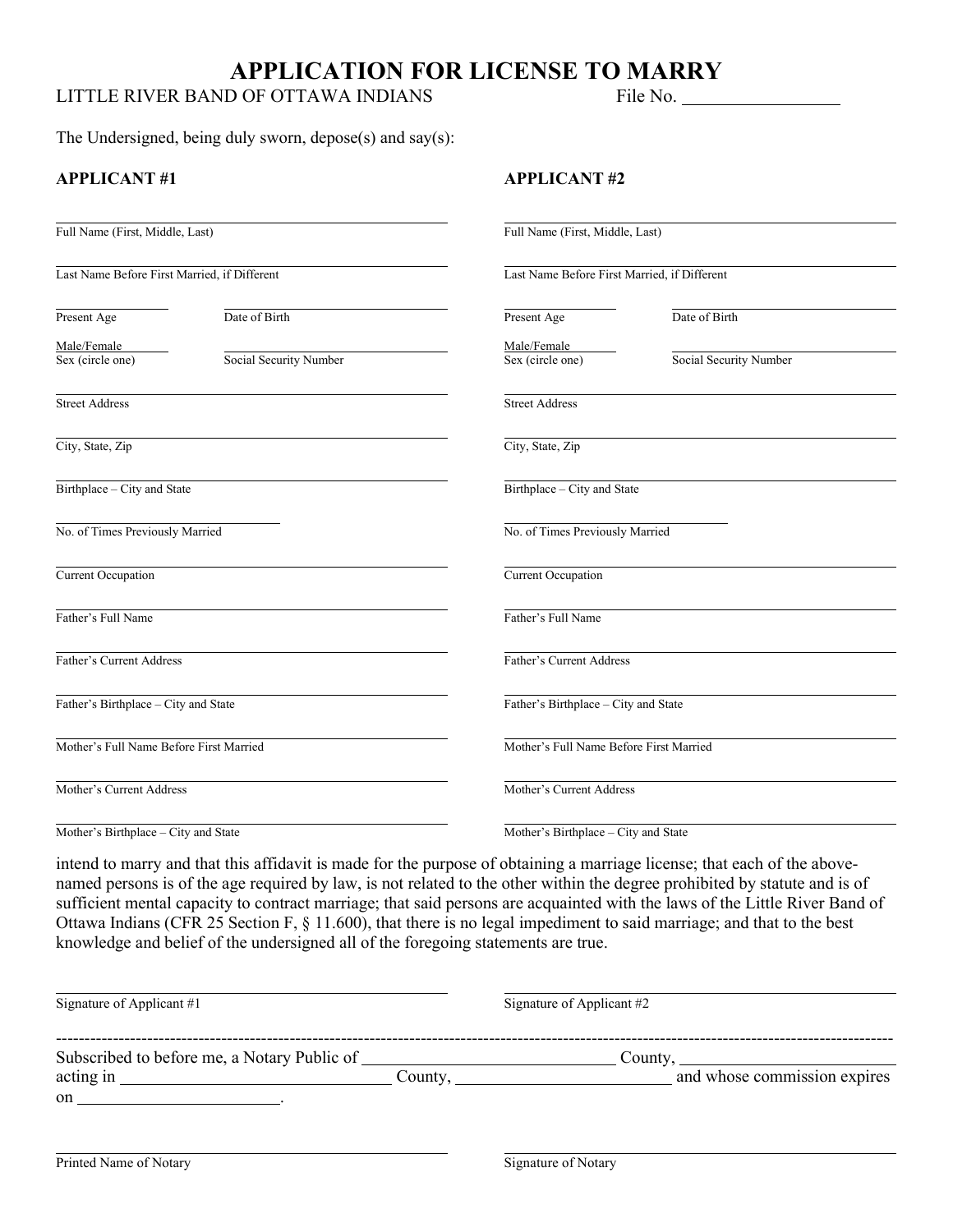| <b>AFFIDAVIT FOR LICENSE TO MARRY, pg. 2</b>          |                                |
|-------------------------------------------------------|--------------------------------|
| <b>Bride</b><br>Groom<br>Spouse<br><b>APPLICANT#1</b> |                                |
| Have you been previously married?<br><b>YES</b>       | N <sub>O</sub>                 |
|                                                       |                                |
|                                                       |                                |
|                                                       |                                |
|                                                       |                                |
|                                                       |                                |
| <b>Bride</b><br>Groom<br><b>APPLICANT#2</b>           | Spouse                         |
| <b>YES</b><br>Have you been previously married?       | N <sub>O</sub>                 |
|                                                       |                                |
|                                                       |                                |
|                                                       |                                |
| Date & place of death or former spouse (if widowed):  |                                |
|                                                       |                                |
|                                                       |                                |
| ARE THE APPLICANTS RELATED TO EACH OTHER?             | N <sub>O</sub><br>YES          |
|                                                       |                                |
| <b>WITNESS INFORMATION:</b>                           |                                |
| Name of Applicant #1's Witness                        | Name of Applicant #2's Witness |
| <b>Street Address</b>                                 | <b>Street Address</b>          |
| City, State, Zip                                      | City, State, Zip               |